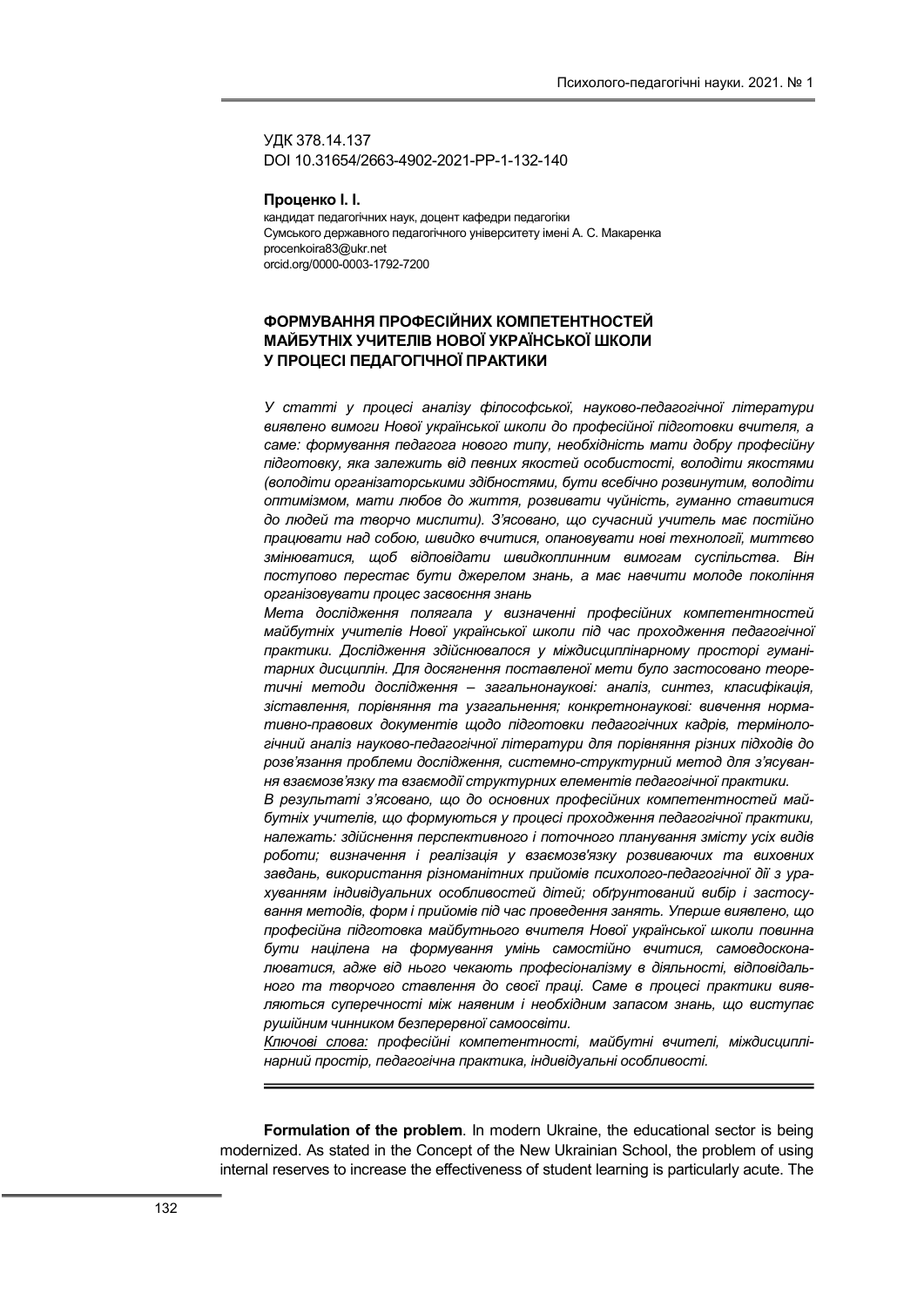State National Program «Education (Ukraine of the XXI Century)» regulates the main ways of reviving the national education system, including: continuous spiritual selfimprovement, creative self-realization, satisfaction of needs, improving the professionalism of teachers, forming teachers' ability to respond dynamically to public life. advanced educational technologies.

Modernization of the content of education is an important factor in the development of the education system as a whole, which realizes its new values, provides humanistic orientation, creates preconditions for the development of creative opportunities of teachers, providing a process of renewal of complex, progressive and systemic nature. Modern children live in a dynamic environment that is constantly evolving. Their characteristic features are high emotional sensitivity, mental activity and awareness in most of the available areas of reality. This situation determines the specific requirements for the professional competence of the future teacher – a person on whom the success of student development depends.

Analysis of current research. The role and significance of pedagogical practice in the formation of professional competence of a teacher are revealed in the researches of O. Abdullina, O. Braslavska, T. Bilousova, K. Dmitrenko, I. Zyazyun, I. Isayev, N. Kuzmina, I. Makarevich, V. Rozova, V. Slastyonin, A. Kharkiv, E. Shiyanov and others. I. Hrynchenko, T. Dereka, O. Ivashchenko, L. Kapova, T. Karpunets, Yu. Krynin, L. Lysenko, M. Ogienko, O. Khudoliy, G. Cherkas, considered the organization of pedagogical practice of future teachers of humanities. Т. Chopyk, B. Shiyan and others.

The purpose of the study was to determine the professional competencies of future teachers of the New Ukrainian School during pedagogical practice.

Research methods. To achieve this goal, theoretical research methods were used – general scientific: analysis, synthesis, classification, comparison, comparison and generalization; specific scientific: study of legal documents for the training of teachers, terminological analysis of scientific and pedagogical literature to compare different approaches to solving the problem of research, system-structural method to clarify the relationship and interaction of structural elements of pedagogical practice.

### Рresenting main material

1. Requirements of the New Ukrainian school for teacher training.

The tasks of education reform are of great importance in the professional development of the future teacher of the New Ukrainian School. The concept of "New Ukrainian School" is a qualitatively new target program for the development of general secondary education, which provides for the transformation of content, organization of the educational process, didactic and methodological support, approaches to assessing educational outcomes to strengthen personal orientation of education, its developmental, competence, democratic character (New Ukrainian School, 2016).

The concept declares the continuity of all levels of education and is characterized by extending the period of study in high school, the introduction of competency-based standards, providing opportunities for students to change educational and vocational training, creating a model of general secondary education that combines general secondary education with profession ( New Ukrainian School, 2016).

The professional activity of the future teacher of the New Ukrainian School is based on his training as a highly professional specialist who is acquainted with modern world requirements for the educational process, prepared for the organization of students' educational activities as a pedagogical interaction aimed at developing each personality.

The professional competence of a teacher needs constant development and improvement. This issue is especially relevant in the period of activities related to the implementation of the Concept «New Ukrainian School», preparing teachers to work in new conditions.

The formation of a new type of teacher – proactive, thinking, self-critical – is possible only if the approach of higher education to real professional activity. After all, the formation of a teacher, like any specialist, is determined not only by a deep knowledge of the basics of science, but also by the constant improvement of yoga professional skills.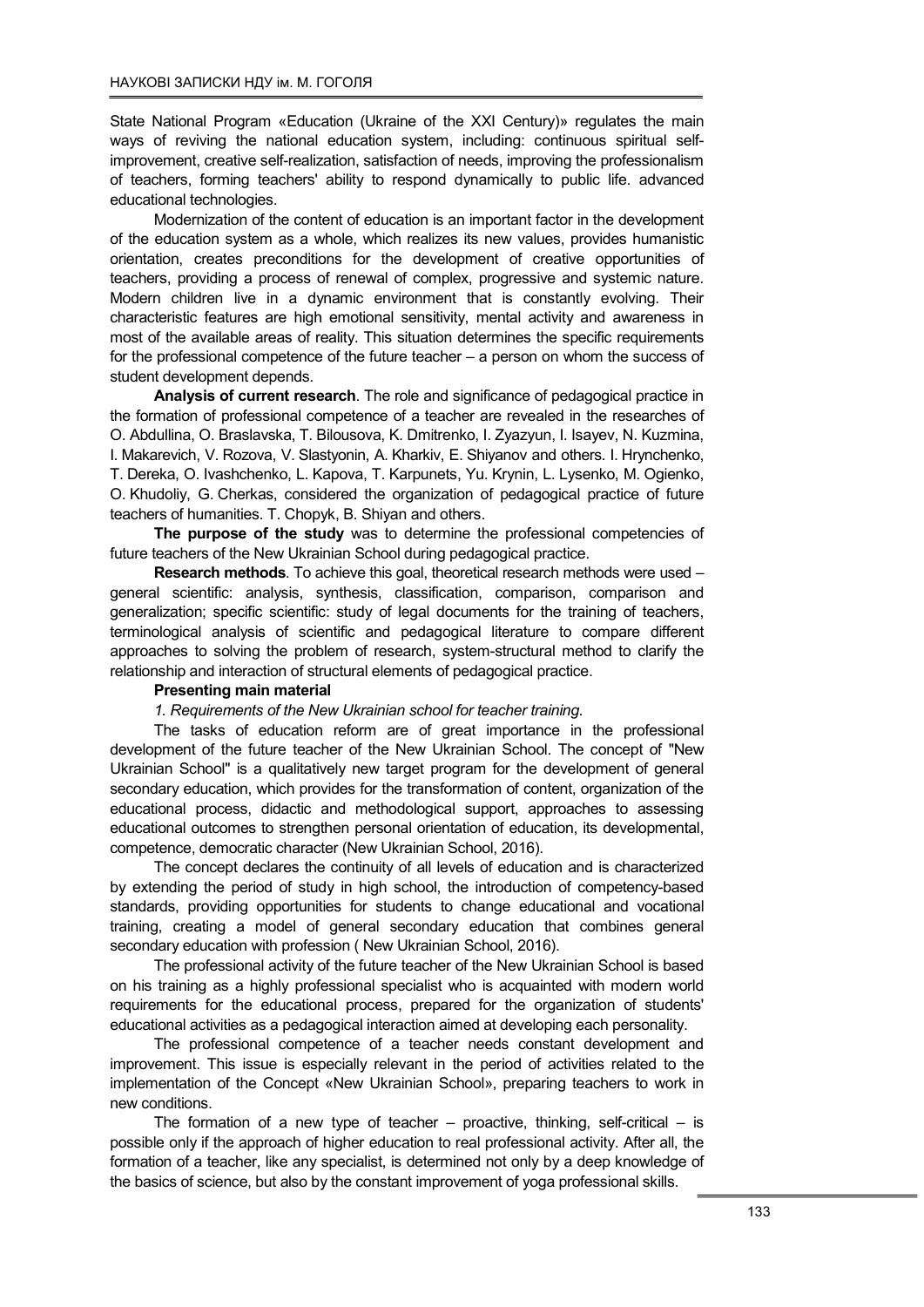The teacher of the New Ukrainian School needs to have a good professional training, which depends on certain personality traits, in order to perform the main functions well, to justify the public's trust in the upbringing of the younger generation. V.O. Sukhomlinsky emphasized that a teacher must have scientific knowledge in his specialty, know psychology and pedagogy. And also have the basics of pedagogical skills (Budyansky, 2016).

The concept of the New Ukrainian School stipulates that a teacher must have the following basic qualities: love for children, the ability to see in their students young citizens with inexhaustible potential, and so on. Without these features, the teacher can not. After all, he has to communicate daily with children who do not yet have sufficient social experience, do not always act in accordance with established norms and rules, prone to pranks, and so on. The teacher must always be able to restrain himself, not to rush to make ill-considered decisions, especially in an agitated state. Education is a long process. Therefore, the future teacher must have the following qualities:

- organizational skills, ability to work with children's team. The teacher must be able to organize themselves, the pupils for different activities. In the educational process, not only a pair relationship is established: the teacher-student, but the relationship between the teacher and the children's team. The ability to organize a team, work with it - is, on the one hand, the key to the success of educational work, and on the other - the preparation of students for active participation in the coexistence of adults in social groups;

- comprehensive development. Students tend to actively learn about the surrounding reality, want to get answers to many questions. Therefore, in addition to deep knowledge within their discipline, the teacher must have a certain level of knowledge in various fields. And this requires efficiency and self-demand;

- optimism, love of life, sensitivity, humane attitude to people. The work of the teacher is aimed at creating the greatest values on earth - the treasures of the mind and soul;

- creative composition of thinking. The teacher needs to be constantly in creative search.

In addition, education reform in Ukraine is part of the process of upgrading education systems, recognizing the importance of knowledge as a driver of social wellbeing and progress. These changes concern the creation of new educational standards, updating and revision of curricula, the content of educational and didactic materials, textbooks, forms and methods of teaching.

The future New Ukranian School teacher needs all these qualities, and this is possible only with a high level of professional competence, the presence of developed professional abilities and competencies.

Competence – awareness in a particular field, a particular issue, authority, full authority in resolving a case, the range of powers (rights, responsibilities) of a particular body or official in accordance with the charter of the institution, organization.

There are the following aspects of professional competence of teachers:

• special (in the field of the subject being taught);

• methodical (in the field of means of forming students' subject competencies);

• psychological and pedagogical (in the field of educational activities);

• autopsychological (reflection in the field of pedagogical activity).

If earlier the education system was aimed at long-term, thorough transfer of knowledge from teachers to students, now the process of knowledge transfer is multivector «from everyone and everywhere», and the teacher must become a partner for the student in the formation of key competencies. This is the role assigned to the teacher by the Concept of the New Ukrainian School.

The Concept «New Ukrainian School» proposes the following areas of change:

- new content focused on the formation of key competencies for life;

- pedagogy of partnership, based on mutual respect between all participants in the educational process;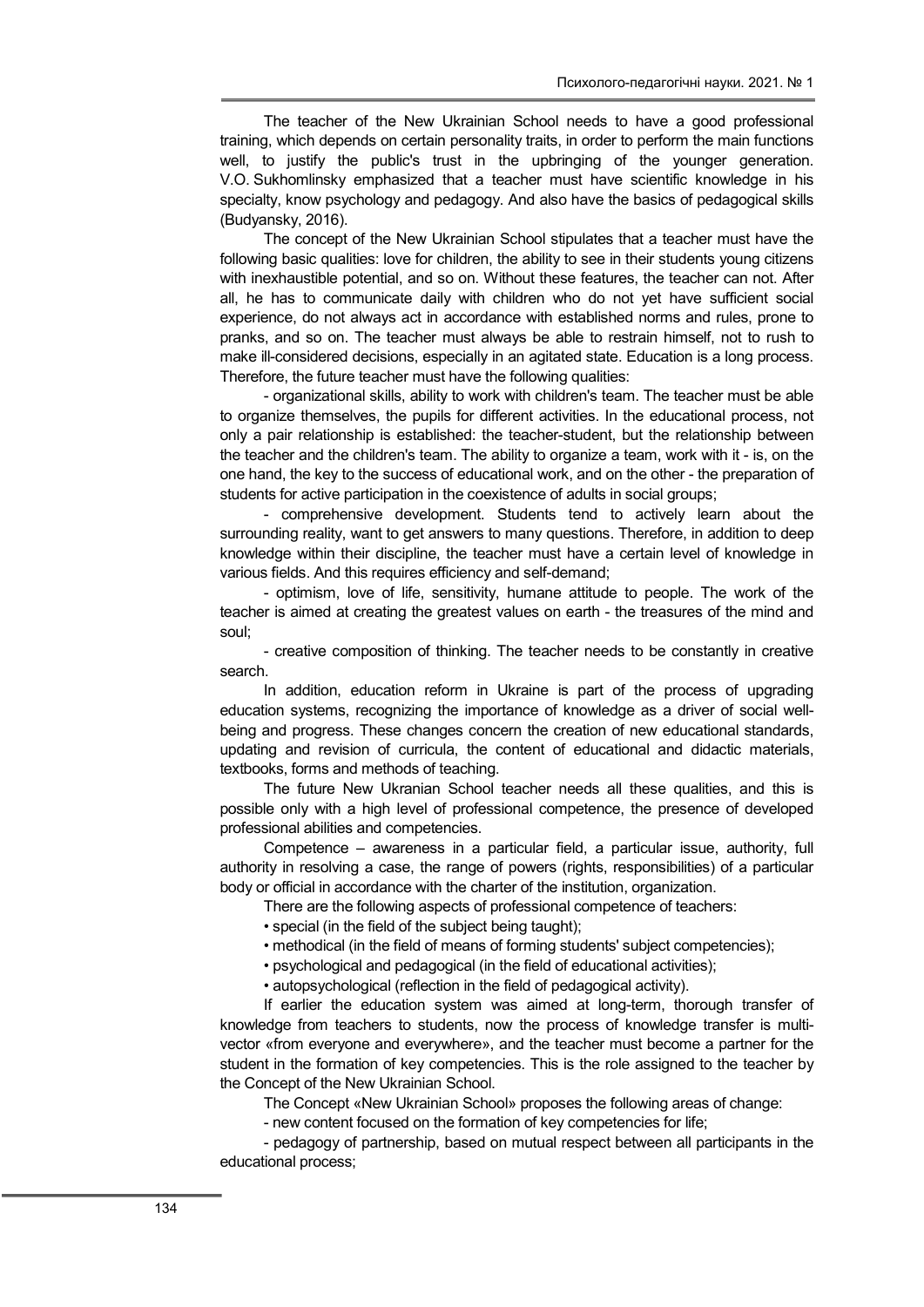- a motivated teacher who has the necessary qualifications and incentives to become a leader of change;

- focus on the uniqueness of the individual and an individual approach to meeting the needs of each student;

- education on values as an integral part of the educational process;

- changing the structure of the school in order to expand the access of school-age children to quality education;

- school autonomy;

- creating a modern environment that will stimulate the release of creative potential of both students and teachers (New Ukrainian School, 2016).

The modern teacher must constantly work on himself, learn quickly, master new technologies, change instantly to meet the fleeting demands of society. It is gradually ceasing to be a source of knowledge, and should teach the younger generation to organize the process of learning. Therefore, today the Ministry of Education and Science no longer asks, but requires teachers to be open to change.

In addition, among the requirements for professional and personal qualities of future professionals, regulations define motivation, competence, creativity, flexible thinking, responsibility for the results of their own activities and the ability to self-development. The concept of «New Ukrainian School» reveals the main directions of reforming national education, including: modern educational environment, new content and structure, education on values, student orientation and more. Currently, the Concept is implemented in the standard and activities of primary school, a broad public discussion of the standard of general secondary education, and other issues related to the radical renewal of the Ukrainian school.

2. Professional competence of the teacher of the New Ukrainian school: structure, ways of formation

Future educators need to understand that learning is necessary. And the new Law of Ukraine «On Education» (Article 59) states that the professional development of teachers involves continuing self-education, participation in training programs and any other types and forms of professional growth, as well as defines the purpose of education as a priority competence, explains the concept of competence, gives a list of key competencies.

Professional competence – a set of professional knowledge and skills, as well as ways of performing professional activities (Law of Ukraine «On Education», 2017).

Professional competence, according to V.O. Slastyonina is an integral characteristic of business and personal qualities of a specialist, which reflects not only the level of knowledge, skills, experience sufficient to achieve the goals of professional activity, but also the socio-moral position of the individual (Budyansky, 2017).

I. Grishina believes that competence is part of professionalism, and it determines it and relates to it as a category of opportunity and reality. In order for competence as a potential opportunity to lead to effective professional activity, certain objective conditions, renewed motivation, strong-willed efforts and certain updating of the acquired knowledge are necessary. The researcher also notes that competence is not a stable attribute of personality.

The teacher must have all the role components of a professional position:

 $*$  as a citizen – to serve society and the cause to which he gives himself, his experience and abilities;

\* as a master of his craft – to understand the science he teaches, pedagogy and psychology of teaching and education, to raise to the standard, the model of the future profession of students;

\* as an organizer – to intensify the diverse activities of students;

\* as a scientist – to show extreme enthusiasm for their academic discipline, to organize research activities of students;

 $*$  as an experimenter and innovator  $-$  to improve teaching methods in higher education, to master innovative learning technologies, etc.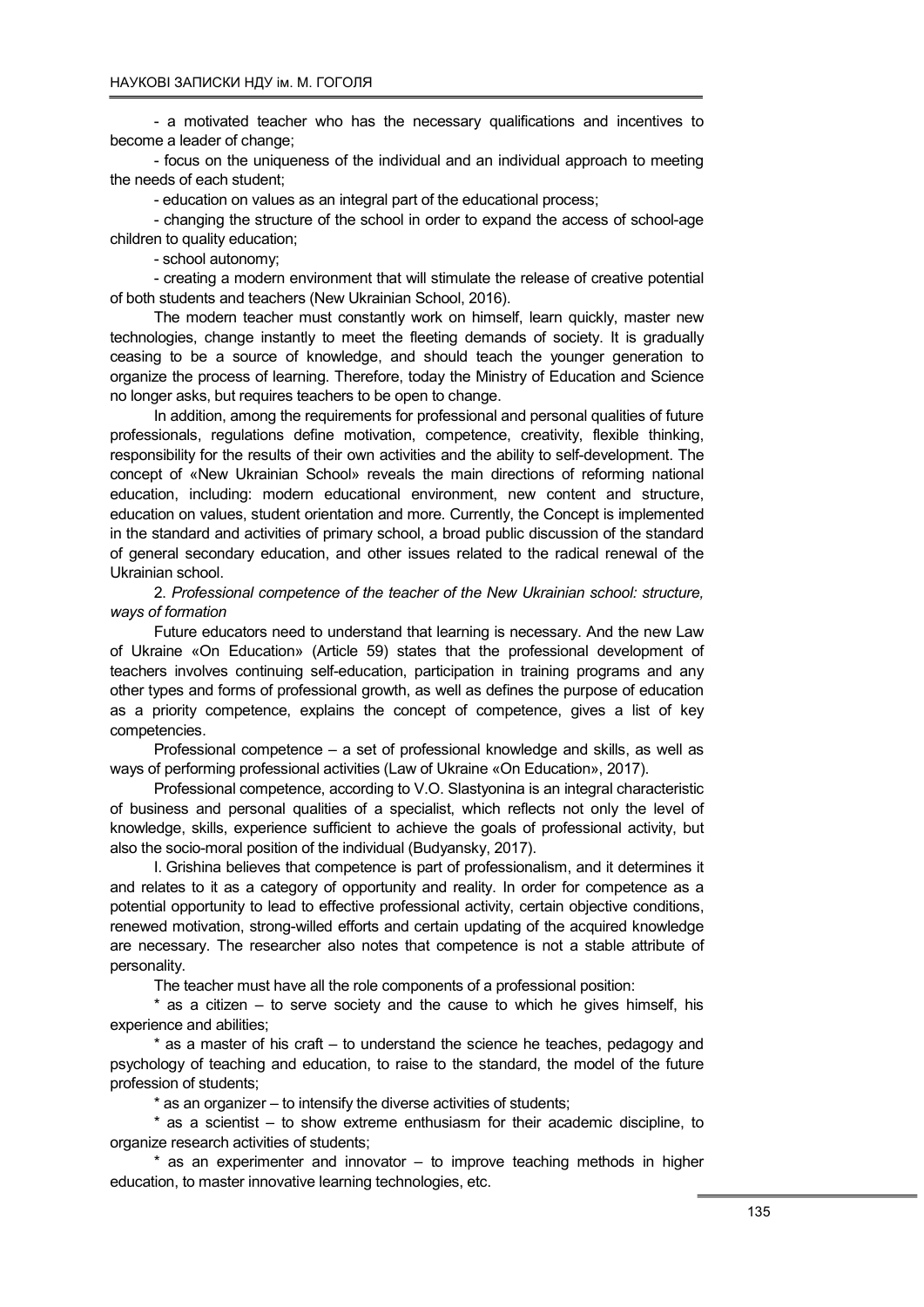This requires a restructuring of the «self-concept» of the teacher, the presence of his internal consent to the need for change, awareness of their own professional and personal development as a value and vital need (Bykova, 2016).

The document also states that advanced training can be carried out in different types (educational program, internship, participation in certification programs, trainings, seminars, workshops, seminars-meetings, training seminars, webinars, workshops, etc.) and in various forms (institutional, dual, in the workplace (at work), etc.). The main ways of forming professional competence are identified:

- formation of educational environment or professional interaction, ie participation in collective and group innovative forms: cooperation in creative groups, research activities, trainings, participation in chats and / or forums;

- formation of a flexible system of continuing education of the future teacher: an innovative approach of the future teacher to improving the level of professional competence; self-educational activity of the future teacher, self-development, search of ways of professional self-realization, realization of continuous training;

- purposeful systematic work, drawing up a creative portfolio – a collection of own interesting techniques, findings for the lesson, own visual aids, didactic materials, productive innovative technologies, etc.;

- creation of information and educational space and readiness for innovative activity: approbation of modern concepts, educational technologies of training and education.

However, it should be noted that currently the problem of forming professional competence during the period of students' pedagogical practice has not been studied. Consideration of this problem will enrich the theory of professional competence of students. The democratic changes taking place in the country have led to the search for effective ways to transform various aspects of society, its social institutions, including the higher education system. The higher school focuses in its development on high-quality training of a specialist that corresponds to the changes taking place in the labor market. Today, one of the tasks of the higher pedagogical school is to train a competent, flexible, competitive specialist to work in a dynamically changing school, able to independently and creatively solve professional problems.

General patterns of formation of professional competence of a teacher are analyzed in the works of O. Abdulina, Y. Babansky. Conceptual provisions for the education of pedagogical culture of the teacher were developed by O. Bondarevskaya.

Problems of studying professionally significant qualities of a teacher are considered in the works of T. Belousova, N. Kuzmina, Y. Kulyutkin.

The creative nature of the teacher's activity and his influence on the results of teaching and education are revealed in the researches of A. Sbrueva, M. Lazarev, I. Protsenko, O. Kozlova, and others. studied the issues of professional self-improvement and self-education of teachers.

Skyba O., Kovalenko S. in their works considered the peculiarities of professional activity parameters related to the physiological characteristics of the future teacher.

Pedagogical communication as one of the components of professional pedagogical activity was studied in the works of M. Bykovа, D. Budyansky; studied the psychological side of the teacher: the natural prerequisites of the teaching profession, typology, professional orientation, features of pedagogical thinking, motivational motivations, emotional stability and other psychological features.

The influence of methodical and didactic teacher training on the formation of his professional competence was studied by Yu. Babansky, V. Slastyonin and others.

Of particular importance in the works of domestic scientists is the problem of preparing students for teaching. V. Slastyonin's research, aimed at developing the professional competencies of future teachers, made it possible to anticipate specific ways, means, operations and criteria for professional training of students and improve the program of formation of future specialists.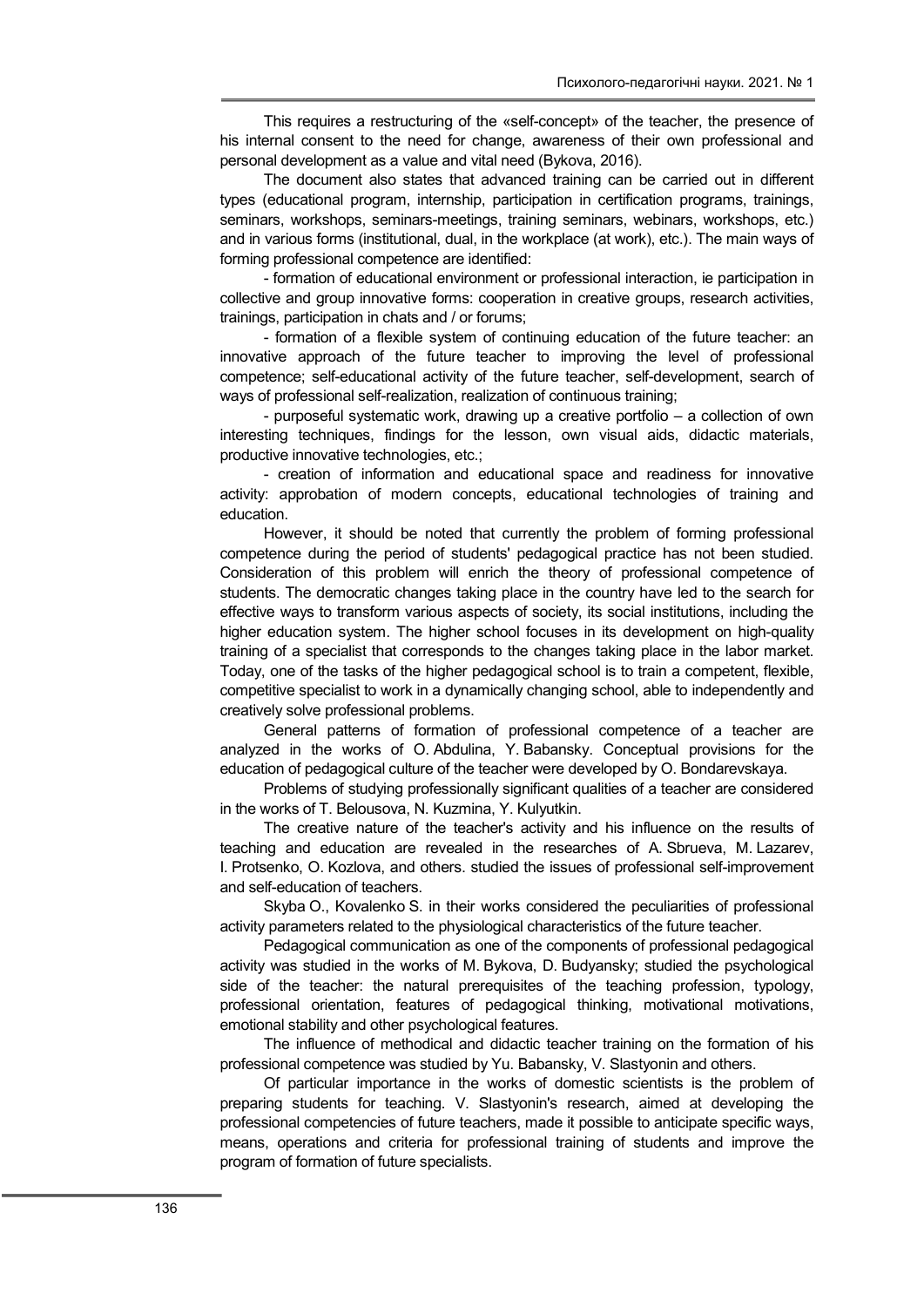V. Khan-Kalik researched the professional knowledge, skills necessary for students, methods of their formation in the process of studying in the Free Economic Zone and in the process of passing pedagogical practice by students.

The fundamental basis of the educational paradigm based on the abilities of the specialist to practical professional actions is the competence approach.

The main functions of the teacher's professional competence are epistemological, constructive, organizational, communicative, research and reflexive.

The epistemological function is aimed at understanding the pedagogical process as an object of construction; study of specific pedagogical technologies; awareness of the basic ideas of pedagogy and psychology; awareness of the teacher of himself, his individual psychological characteristics in professional activities; the ability to research, systematically describe and explain emerging problems from the standpoint of modern science.

The constructive function is aimed at planning and building the pedagogical process, selection and composition of educational material, planning their actions and the actions of students, designing the educational and material base of the pedagogical process.

The organizational function is aimed at involving students in various activities, creating a team and organizing joint activities.

The communicative function is aimed at establishing pedagogically appropriate relations of the teacher with students, colleagues, members of the public, parents.

The implementation of the research function requires from the teacher a scientific approach to pedagogical phenomena, possession of heuristic search skills and methods of scientific and pedagogical research, including analysis of their own experience and the experience of other teachers. The function of reflection provides a teacher's understanding of the basics of their activities, during which the assessment and reassessment of their abilities, mistakes and opportunities.

On the basis of the allocated functions the structural components of professional competence of the teacher are defined.

The motivational component includes a system of motives that express a conscious motivation for the teacher, and in the structure of professional competence of the teacher characterizes the professional readiness of the teacher to implement pedagogical tasks.

The cognitive component implies the presence of a set of psychological and pedagogical knowledge, special knowledge of the subject and methods of its teaching.

The activity component is expressed in the skills, abilities and abilities of the person.

The component of reflection involves the teacher's understanding of the basics of their activities, during which the assessment and reassessment of their abilities, professional actions.

Changing modern educational goals, the competency approach sets new guidelines in the content and results of education.

In the educational process, the priority is not the formation of certain knowledge, skills and abilities, but the integration of knowledge and practical experience as the basis of the graduate's ability to use the knowledge and experience gained during training in solving professional problems, excluding their opposition.

General cultural competencies form the basis for ensuring the quality of training and their successful implementation in various fields of activity, including those not related to the qualifications obtained in the institution of the higher world.

Professional competencies reflect the specific abilities, knowledge and skills specific to this professional field, which further enable the graduate to independently analyze and successfully solve professional problems, production tasks and problem situations.

Conclusions and prospects for further scientific research. Professional the training of the future teacher of the New Ukrainian School should be aimed at the formation of skills to learn independently, self-improvement, because he is expected to be professional in activities, responsible and creative attitude to their work. It is in the process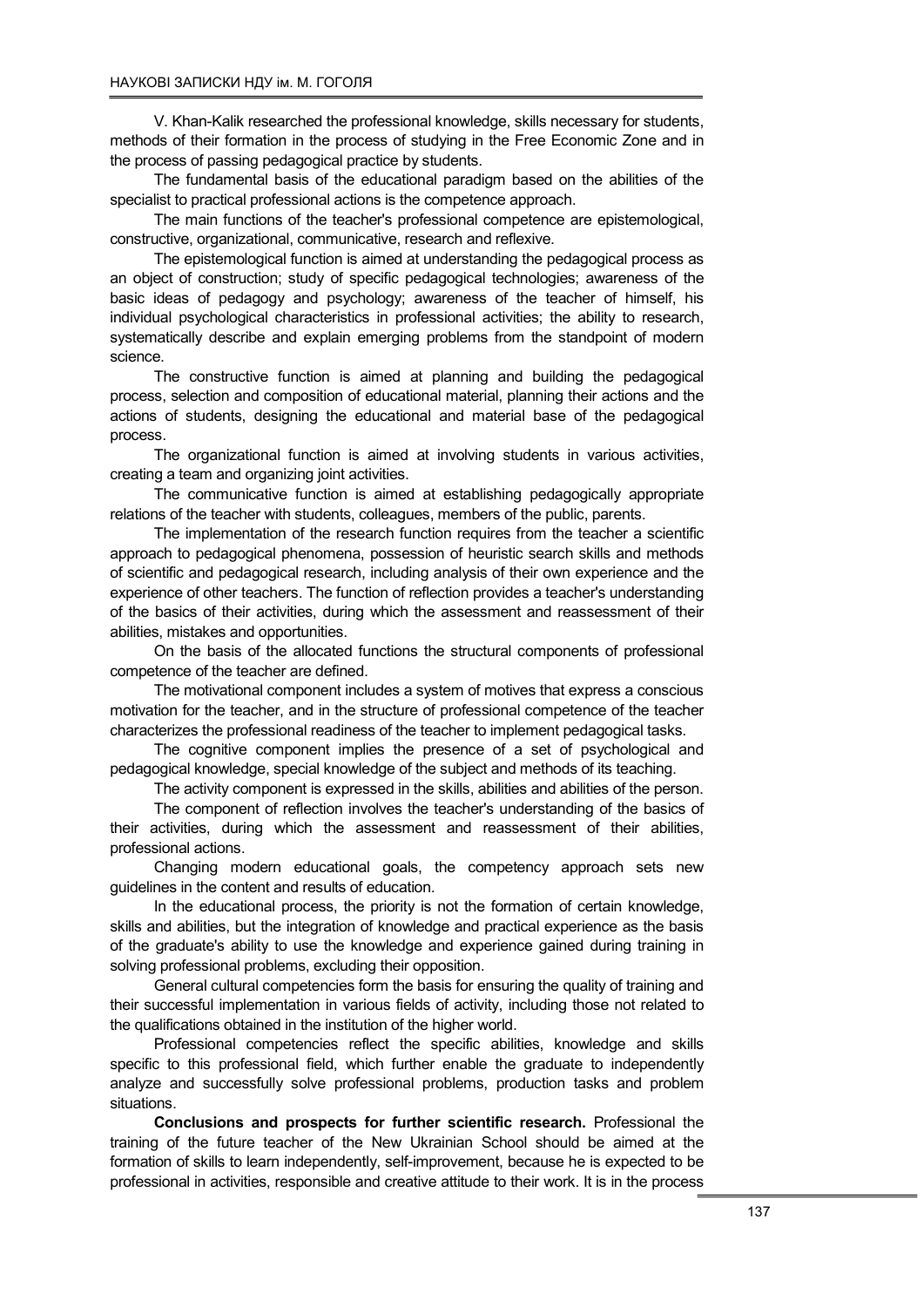of practice that contradictions between the available and necessary stock of knowledge are revealed, which acts as a driving factor of continuous self-education.

Pedagogical practice is a necessary component of training highly qualified competent specialists. Its conducting depends on the following important factors:

1) the quality of educational and methodological support of practice;

2) the level of skills and abilities formed in students-interns, their application of methods of teaching professionally oriented disciplines in the professional field;

3) involvement of students in psychological and pedagogical research;

4) assistance of mentors in the adaptation of students to the conditions of professional activity during the internship;

5) systematic control and objectivity of evaluation of practice results.

Further research is needed on a comparative analysis of the formation of professional competence of future teachers in the process of pedagogical practice with the practical training of future teachers in the countries of the European Union.

#### Література

1. Бикова М. Комунікативні аспекти самовизначення креативної особистості. Педагогічні науки: теорія, історія, інноваційні технології. 2016. № 5. С. 260–267. URL: http://nbuv.gov.ua/UJRN/pednauk\_2016\_5\_35

2. Будянський Д. В. Напрямки використання здобутків риторики в процесі розвитку риторичної культури викладача вищого навчального закладу Науковий вісник Ужгородського національного університету. Серія «Педагогіка». Соціальна робота. 2017. Вип. 1. C. 38–41. URL: http://nbuv.gov.ua/UJRN/Nvuuped\_2017\_1\_10

3. Нова українська школа. URL: http: // mon.gov.ua.

4. Лазарєв М. О. Педагогічна творчість: навчальний посібник для студентів, магістрів, аспірантів педагогічного університету. 2-е видання, доповнене і перероблене. Суми: ФОП Цьома С. П, 2016. 294 с.

5. Зэер Э. Ф. Психология профессий: учеб. пособие. Москва: Академия, 336 с.

6. Положення про проведення практики студентів вищих навчальних закладів України. Документ z0035-93, поточна редакція від 20.12.1994. URL: https://zakon.rada.gov.ua/laws/show/z0035-93

7. Проценко І. І. Евристичний діалог у формуванні професійно-творчих умінь майбутнього вчителя. Професійно-творча самореалізація майбутнього педагога в інноваційній освіті: монографія / за ред. проф. М. О. Лазарєва. Суми: СумДПУ імені А. С. Макаренка, 2013. 386 с.

8. Про вищу освіту: Закон України від 01.07.2014 № 1556-VII. URL: zakon.rada.gov.ua›laws/1556-18.

9. Сбруєва А. А. До проблеми D (digital)-інновацій у вищій освіті: актуальний стан та перспективи розвитку. Педагогічні науки: теорія, історія, інноваційні технології, 2015. № 8. С. 170–186. URL: http://nbuv.gov.ua/UJRN/pednauk\_2015\_8\_21

10. Volkova N. Pidhotovka vykladacha vyshchoi shkoly yak stratehichne zavdannia. Naukovyi visnyk Skhidnoievropeiskoho natsionalnoho universytetu imeni Lesi Ukrainky. 2016. № 3. С. 11–18.

#### References

1. Bykova, M. (2016). Komunikatyvni aspekty samovyznachennia kreatyvnoi osobystosti [Communicative aspects of self-determination of creative personality]. Pedahohichni nauky: teoriia, istoriia, innovatsiini tekhnolohii – Pedagogical sciences: theory, history, innovative technologies. 5. 260–267. URL: http://nbuv.gov.ua/UJRN/pednauk\_2016\_5\_35 [in Ukranian].

2. Budianskyi, D. V. (2017). Napriamky vykorystannia zdobutkiv rytoryky v protsesi rozvytku rytorychnoi kultury vykladacha vyshchoho navchalnoho zakladu [Directions of using the achievements of rhetoric in the process of development of rhetorical culture of a teacher of higher education]. Naukovyi visnyk Uzhhorodskoho natsionalnoho universytetu – Scientific Bulletin of Uzhhorod National University. 1. 38–41. URL: http://nbuv.gov.ua/UJRN/- Nvuuped 2017 1 10 [in Ukranian].

3. Nova ukrainska shkola [New Ukrainian school]. URL: http: // mon.gov.ua [in Ukranian].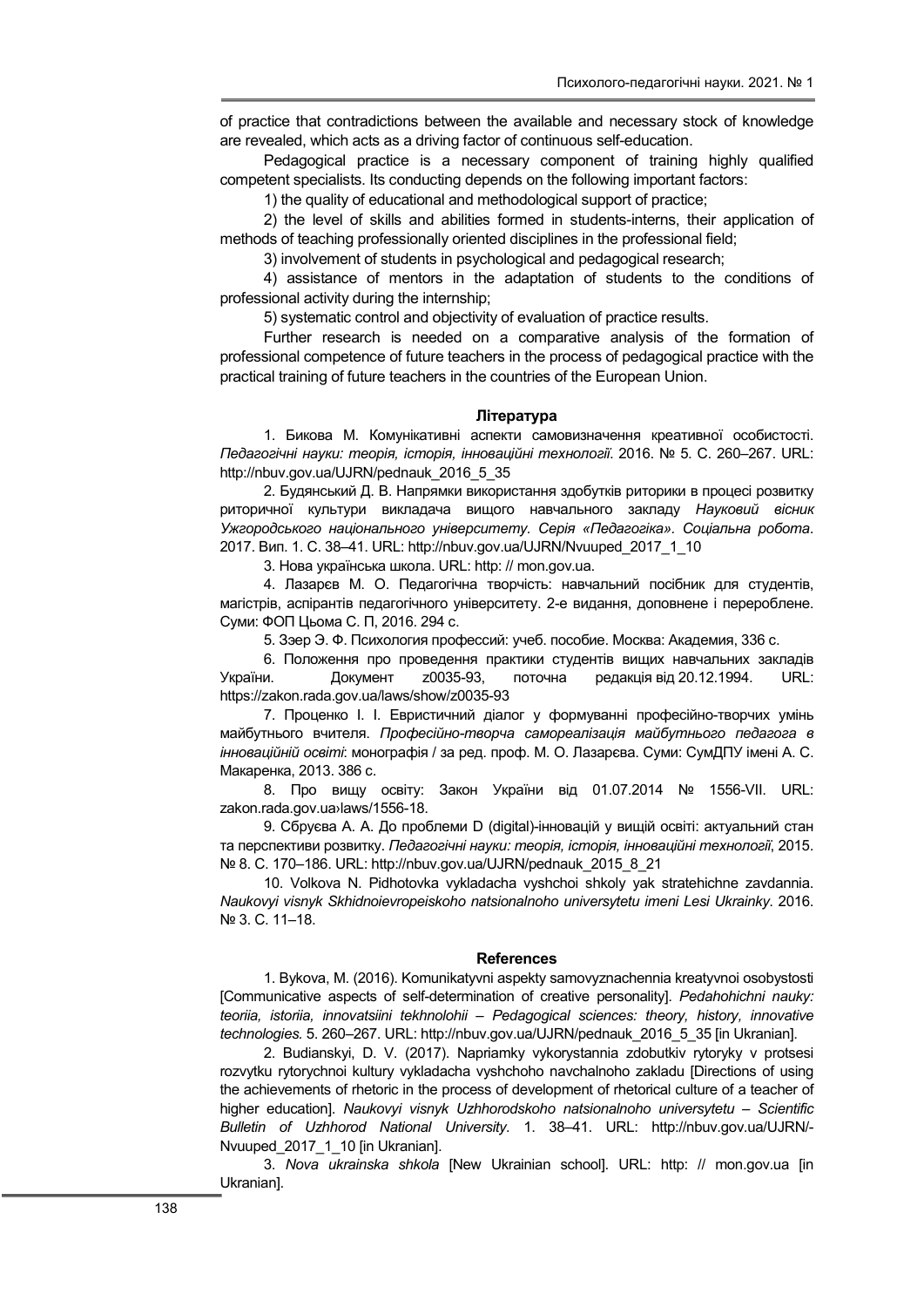4. Lazariev, M. O. (2016). Pedahohichna tvorchist [Pedagogical creativity]. (2d ed.). Sumy: FOP Tsoma S. P. [in Ukranian].

5. Zеer, Е. F. (2003). Psykholohyia professyi [Psychology of professions]. Moscow: Akademyia [in Ukranian].

6. Polozhennia pro provedennia praktyky studentiv vyshchykh navchalnykh zakladiv Ukrainy [Regulations on the practice of students of higher educational institutions of Ukraine]. URL: https://zakon.rada.gov.ua/laws/show/z0035-93 [in Ukranian].

7. Protsenko, I. I. (2013). Evrystychnyi dialoh u formuvanni profesiino-tvorchykh umin maibutnoho vchytelia [Heuristic dialogue in the formation of professional and creative skills of the future teacher]. Profesiino-tvorcha samorealizatsiia maibutnoho pedahoha v innovatsiinii osviti – Professional and creative self-realization of the future teacher in innovative education. Lazarieva M. O. (Eds.). Sumy: SumDPU imeni A. S. Makarenka [in Ukranian].

8. Pro vyshchu osvitu: Zakon Ukrainy vid 01.07.2014 № 1556-VII [On higher education: Law of Ukraine of 01.07.2014 № 1556-VII]. URL: zakon.rada.gov.ua›laws/1556-18 [in English].

9. Sbruieva, A. A. (2015). Do problemy D (digital)-innovatsii u vyshchii osviti: aktualnyi stan ta perspektyvy rozvytku [On the problem of D (digital)-innovation in higher education: current status and prospects] Pedahohichni nauky: teoriia, istoriia, innovatsiini tekhnolohii. № 8. 170–186. Rezhym dostupu: http://nbuv.gov.ua/UJRN/pednauk\_2015\_8\_21 [in Ukranian].

10. Volkova, N. (2016). Pidhotovka vykladacha vyshchoi shkoly yak stratehichne zavdannia. Naukovyi visnyk Skhidnoievropeiskoho natsionalnoho universytetu imeni Lesi Ukrainky. 3. 11–18 [in Ukranian].

### Protsenko I.

Candidate of Pedagogical Sciences, Associate Professor, Associate Professor of Pedagogy Sumy State Pedagogical University after named A.S.Makarenko e-mail: procenkoira83@ukr.net orcid.org/0000-0003-1792-7200

## FORMATION OF PROFESSIONAL COMPETENCIES OF FUTURE TEACHERS OF THE NEW UKRAINIAN SCHOOL IN THE PROCESS OF PEDAGOGICAL PRACTICE

The article in the process of analysis of philosophical, scientific and pedagogical literature reveals the requirements of the New Ukrainian school for teacher training, namely: the formation of a new type of teacher, the need to have good training, which depends on certain personality traits, possess qualities (have organizational skills, be fully developed, optimistic, have a love of life, develop sensitivity, treat people humanely and think creatively). It has been found that the modern teacher must constantly work on himself, learn quickly, master new technologies, change instantly to meet the fleeting demands of society. It is gradually ceasing to be a source of knowledge, and should teach the younger generation to organize the process of learning

The purpose of the study was to determine the professional competencies of future teachers of the New Ukrainian School during pedagogical practice. The research was carried out in the interdisciplinary space of humanities. To achieve this goal, theoretical research methods were used – general scientific: analysis, synthesis, classification, comparison, comparison and generalization; specific scientific: study of legal documents for the training of teachers, terminological analysis of scientific and pedagogical literature to compare different approaches to solving the problem of research, system-structural method to clarify the relationship and interaction of structural elements of pedagogical practice.

As a result, it was found that the main professional competencies of future teachers, which are formed in the process of pedagogical practice, include: the implementation of long-term and current planning of the content of all types of work; definition and realization in interrelation of developing and educational tasks, use of various receptions